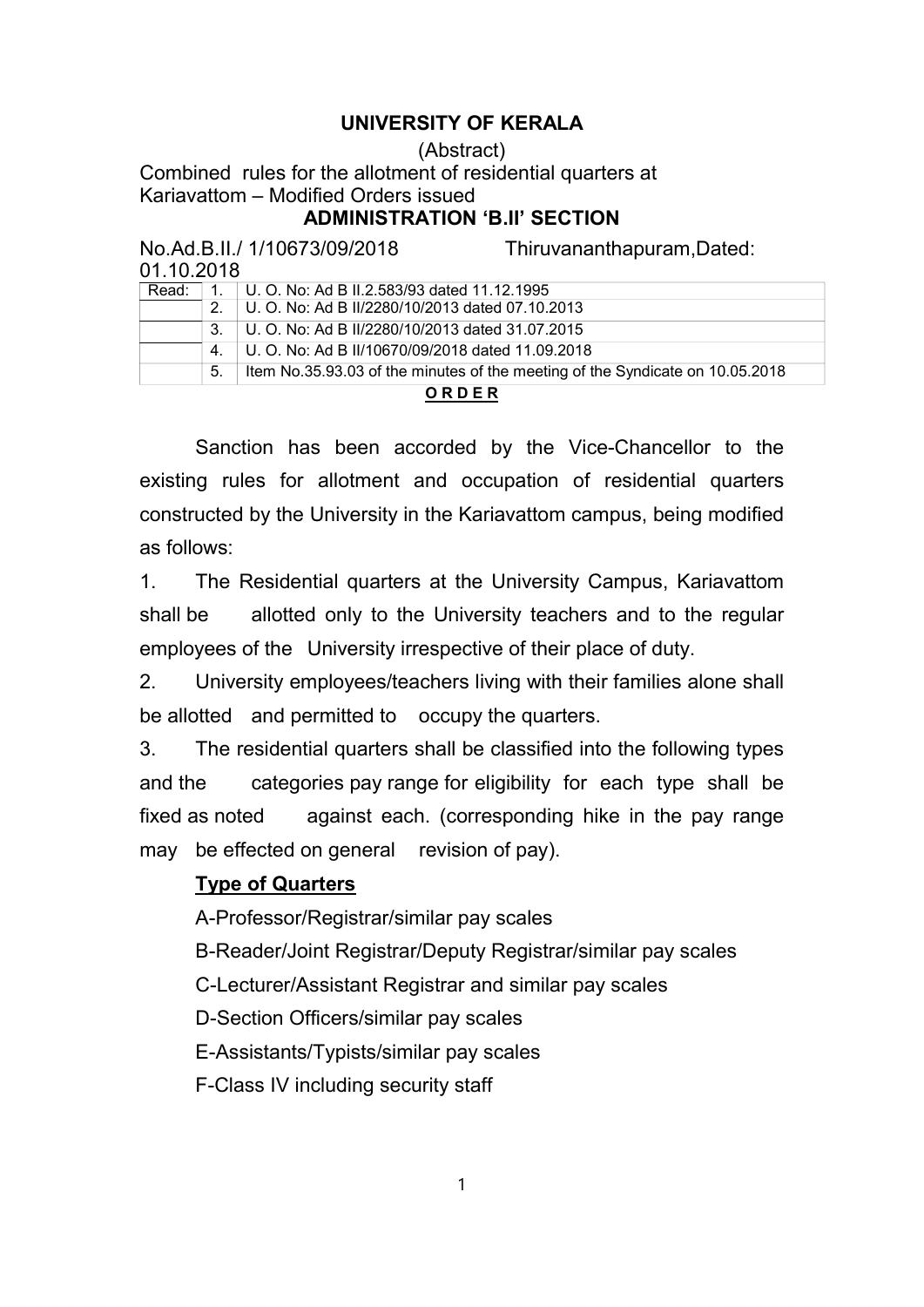### Rules abiding quarters already allotted to officers

-1-

4. Pay for purpose of calculation of rent shall be that defined in Rules 12(23) Part I of Kerala Services Rules, including Dearness Pay.

5. The standard rent shall be fixed at 6% of the capital cost of the building.

6. Rent payable by the occupant of the quarters shall be 8.5% which is to be collected from UGC pay scales drawing officers or the standard rent whichever is lower or the amount fixed in accordance with the rules in force from time to time.

If the rent recoverable is based on the emoluments drawn and the emoluments are changed retrospectively, the rate at which rent is recovered shall also be changed retrospectively.

7. 1. Applications for the allotment of quarters shall be addressed and submitted to the Joint Registrar, Campus Administration, Kariavattom, in the prescribed format available at Kariavattom.

7.2. On receiving the applications, the Joint Registrar shall affix his/her dated signature on it with seal. The details of the application shall be noted down in the Register of applicants for residential quarters strictly in the sequence of the date of receipt of the

applications by the Joint Registrar. Proper attestation will be made by all officers concerned in the register.

7.3. A Screening Committee has been constituted vide read (4) above, for allotment of quarters to employees of both Palayam & Kariavattom Campuses. The Joint Registrar (Campus Admn) should ensure that the Screening Committee is convened once in every four months.

The applications for quarters obtained from the employees working at both Kariavattom and SH Campuses should be placed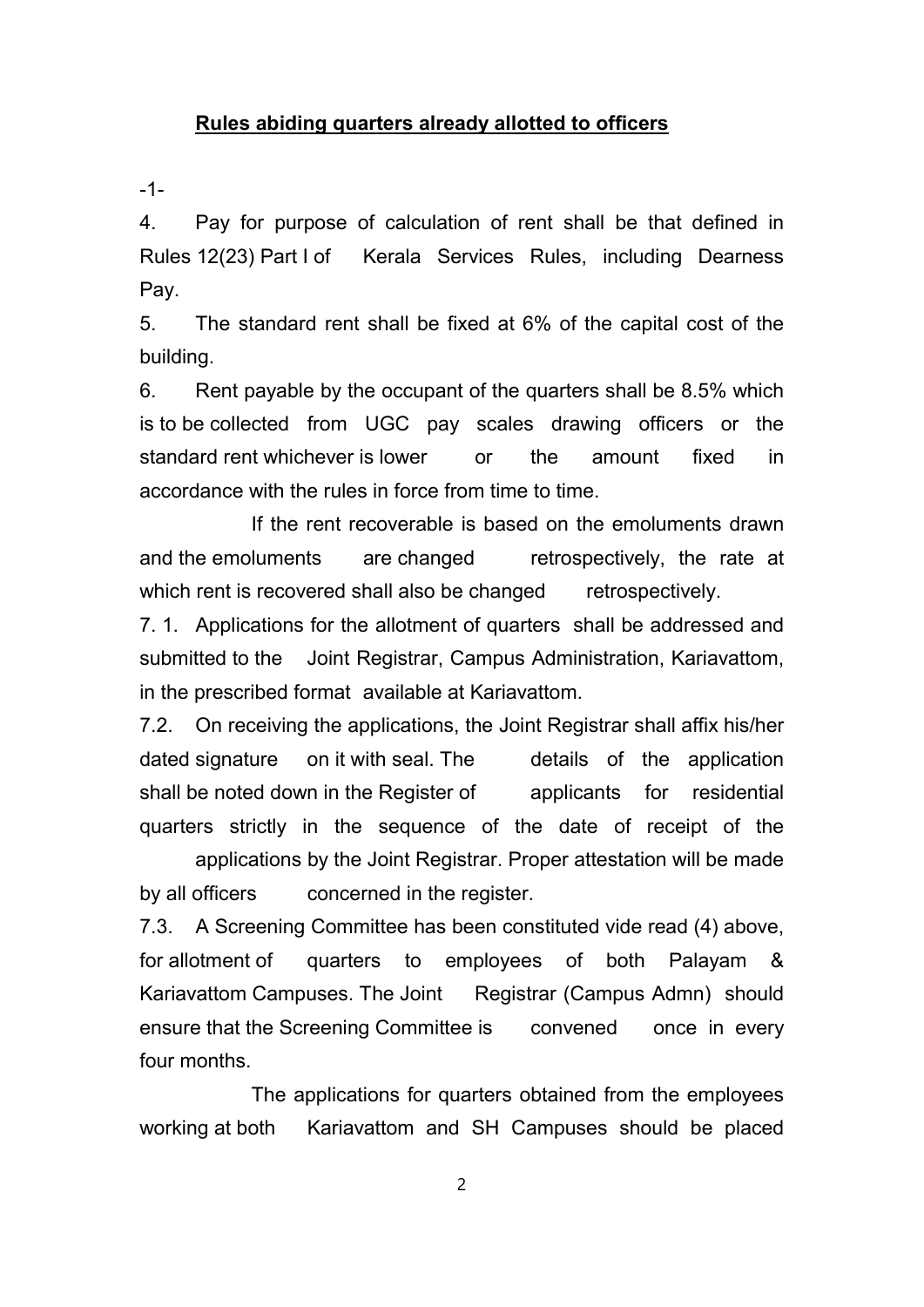before the Screening Committee for allottment of quarters. The screening of applications for quarters will be made as per the existing rules only.

7.4. The seniority of the applicants for the allotment of quarters will be determined on the basis of date of receipt of the applications by the Joint Registrar, Campus Administration, Kariavattom.

In case more than one application is received on a particular day for any particular type of quarters, the seniority will be assigned on the basis of service seniority.

-2-

7.5. While alloting quarters to employees and teachers, priority shall be given to the wives of Jawans, Officers who are phyiscally handicapped, officers whose dependants are mentally challenged and employees belonging to Scheduled Castes & Scheduled Tribes as per the Government Orders in this regard. Priority for classes, mentioned above shall be 1:1 with other nonpriority applicants and

priority shall be determined on the basis of datewise seniority of the applicants.

7.6. A register showing the priority position for allotment of quarters accessible to all the applicants shall be maintained.

7.7. As and when the quarters are available for allotment, the Joint Registrar, Campus Administration shall allot the quarters to the seniormost applicant in each type.

7.8. An amount equal to one month standard rent of the building shall be deposited by each employee as advance before occupation of the house and this amount shall be refunded to him when he or she vacates the building, after deducting the dues to the University if any, and on production of a non-liability certificate from the Assistant Engineer concerned.

8.1. The allottee shall occupy the house within a week of the date of advice from the Joint Registrar/any other officer as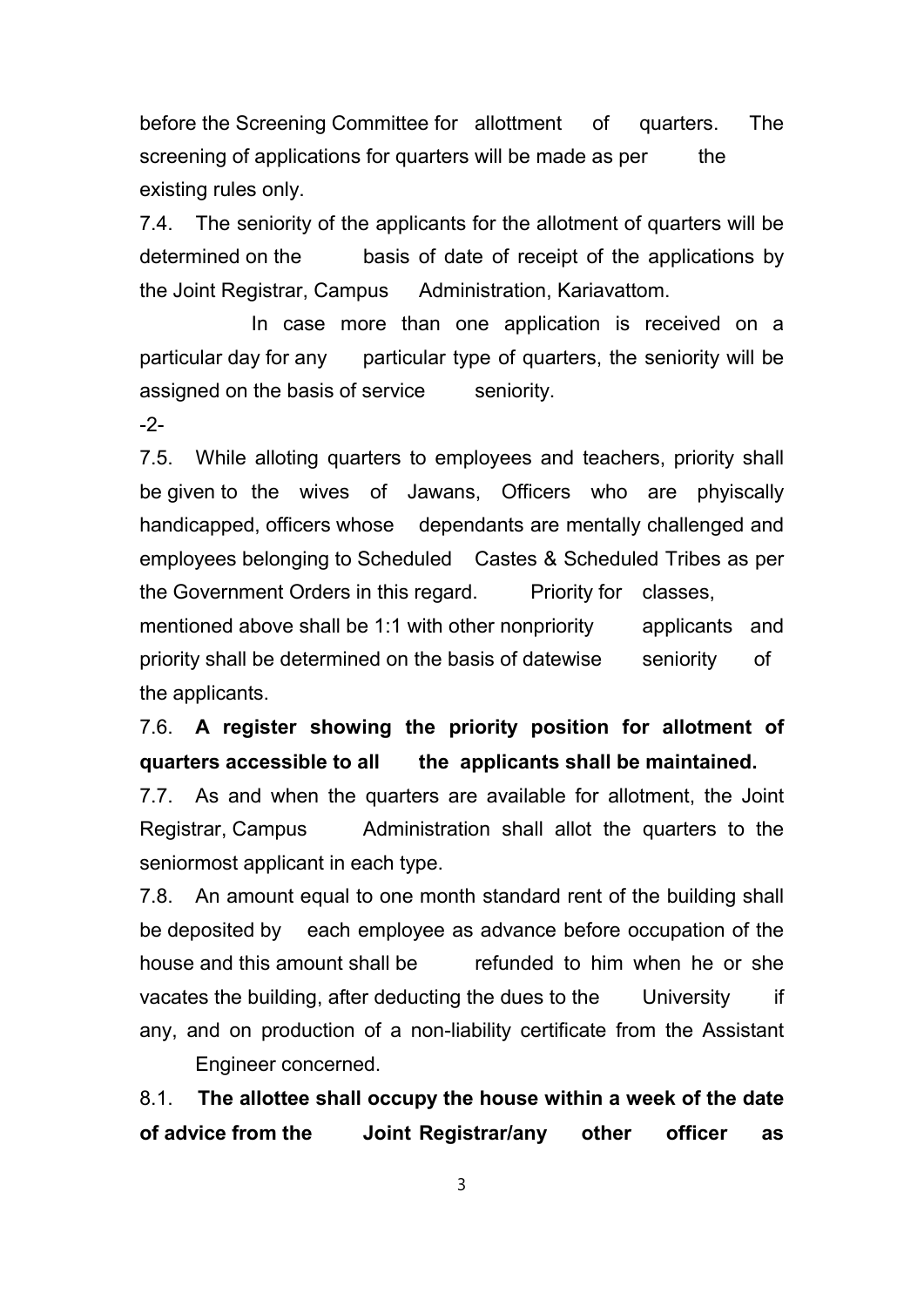authorised by the Registrar and the liability for the rent will commence from the date after one week from the date of advice or the date of occupation, whichever is earlier. If the allottee is not in need of the house, the fact should be reported to the Joint Registrar/any other officers as authorised by the Registrar in writing within three days of the date of advice. His name shall thereupon be struck off from the Register.

8.2. Allottees who do not wish to occupy the quarters on any ground, shall intimate the fact in writing to the Joint Registrar, Campus Admn immediately after allotment. So also, an applicant who wishes to cancel his application shall be allowed to do so by submitting a written request. The Joint Registrar shall remove his name from the Register of Quarters. Those who wish to apply for allotment of quarters after cancelling their earlier allotment or application, may apply afresh and in such cases they shall not be eligible for their earlier seniority.

-3-

9. The Quarters shall not on any account be sublet, nor shall it be shared with other University employees, without the written sanction of the Registrar or any other officer as authorized by the Registrar. Even in cases where such permission is granted, the liability for the payment of rent rests on the person to whom the quarters are allotted.

10. Quarters shall not be allotted to those who have their own house within a radius of 15 km from the place of duty. If an allottee is subsequently found to have secured allotment withholding such information, action shall be taken to evict

him and he shall also be liable for disciplinary action under the rules concerned.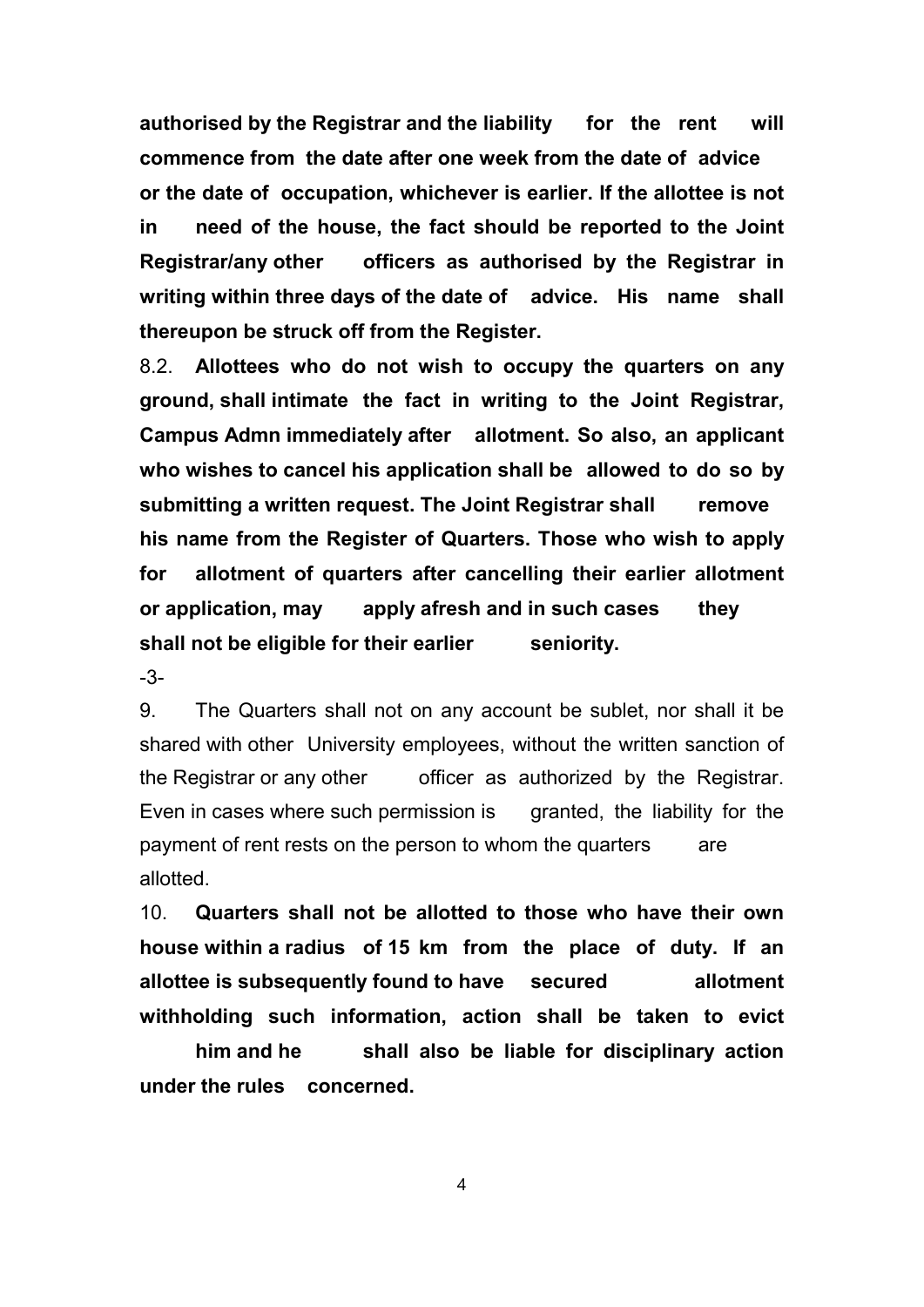11. Rent for the quarters shall be recovered by deduction from the pay bill of the employee every month by the respective disbursing officers or the employee himself in the case of self-drawing officers. The detailed procedure prescribed in the Financial Code and the rules, if any, framed in this behalf should be followed. If the rent is omitted to be recovered from the pay, the University employees shall see that it is remitted to the KUF. If no rent is recovered from or paid by the employee, before the  $20<sup>th</sup>$  of the succeeding month, action shall be taken by the Joint Registrar (Campus Admn) or University Engineer to evict the occupants. The procedure given in Articles 15 to 23 of Kerala Financial Code Volume I and other relevant rules in Kerala PWD Code shall be followed mutatis mutandis.

12. Electricity and water charges shall be paid by the occupants regularly in addition to the house rent. He/she shall be held liable for any damage or loss caused to the building installations, water connections, etc.

13. If the husband and wife occupying the quarters are employees of the University or Government or any other institutions, rent shall be calculated on the basis of the pay of the person drawing the higher scale. But the amount shall be recovered only from the person in whose name the house stands allotted, provided that both shall jointly

be liable for payment of the rent.

 $-4-$ 

14. A University employee occupying the quarters when transferred from the station, other than SH Campus and Kariavattom Campus, shall vacate the quarters within a period of one month from the date of order of transfer. The Registrar shall be competent to accord sanction for extension of occupation for 2 more months in bonifide cases. If the occupant does not vacate the quarters even after the prescribed period, rent at 3 times the usual rate shall be recovered from him for the period of unauthorized occupation. This also shall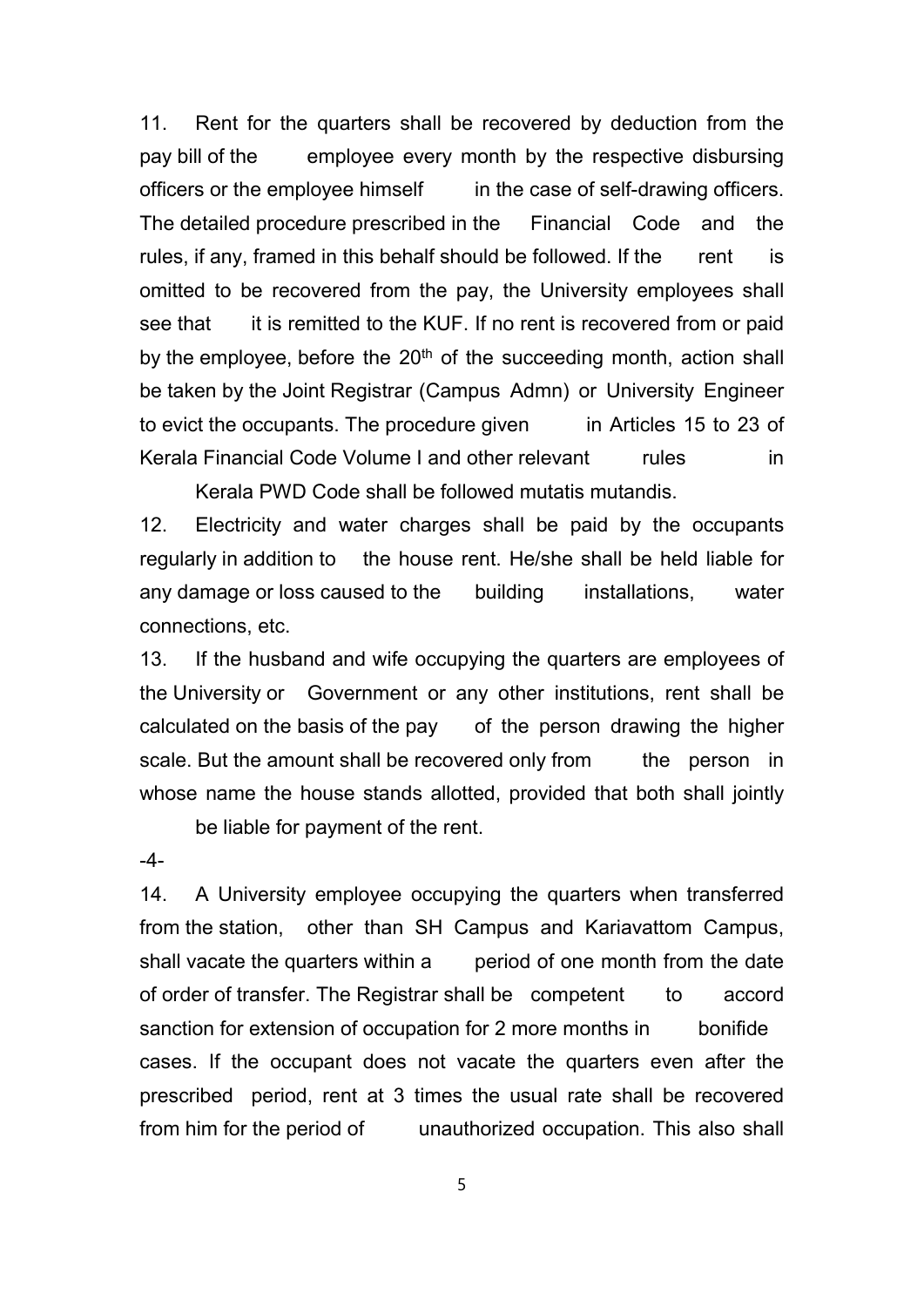be allowed only for a further period of 3 months, afterwhich action shall be taken for eviction of the occupant.

15.1 When an occupant of a lower class of quarters subsequently becomes eligible for a higher class of quarters due to promotion, rise in pay and the like, he/she may apply for the higher class of quarters for which he/she becomes eligible in the prescibed form on the above lines and the Joint Registrar (Campus Admn) shall process his/her application as stated above and allot him/her quarters, subject to availability. In such cases, he/she shall apply only for the class of quarters for which he/she becomes eligible due to rise in pay.

15.2. Allotment of higher type of quarters shall be restricted to the type just above the normal type of quarters for which the applicant is eligible. So also, allotment of lower type quarters shall be restricted to the type just below the normal type of quarters for which the applicant is eligible. In both the cases, the allotment shall be made subject to seniority of applications and availability of vacant quarters and on condition that they should change over to their eligible type as and when such quarters are alloted to them. Necessary undertaking should be obtained from the allottee in such cases.

15.3 Shifting of residence among the same type of quarters shall not be allowed under normal circumstances. However, in cases where such shifting is found necessary on specific grounds, the Vice-Chancellor may allow such shifting after calling for reports from the Security Officer/ University Engineer/Joint Registrar.

16. An occupant of the quarters who intends to vacate the quarters shall, except in case of sudden transfer or unforeseen circumstances, intimate the fact to the Registrar in writing at least one month before the date on which he/she intends to vacate, failing

which he/she shall be liable to pay rent for the period of 1 month from the date of vacating or till the date of occupation of quarters by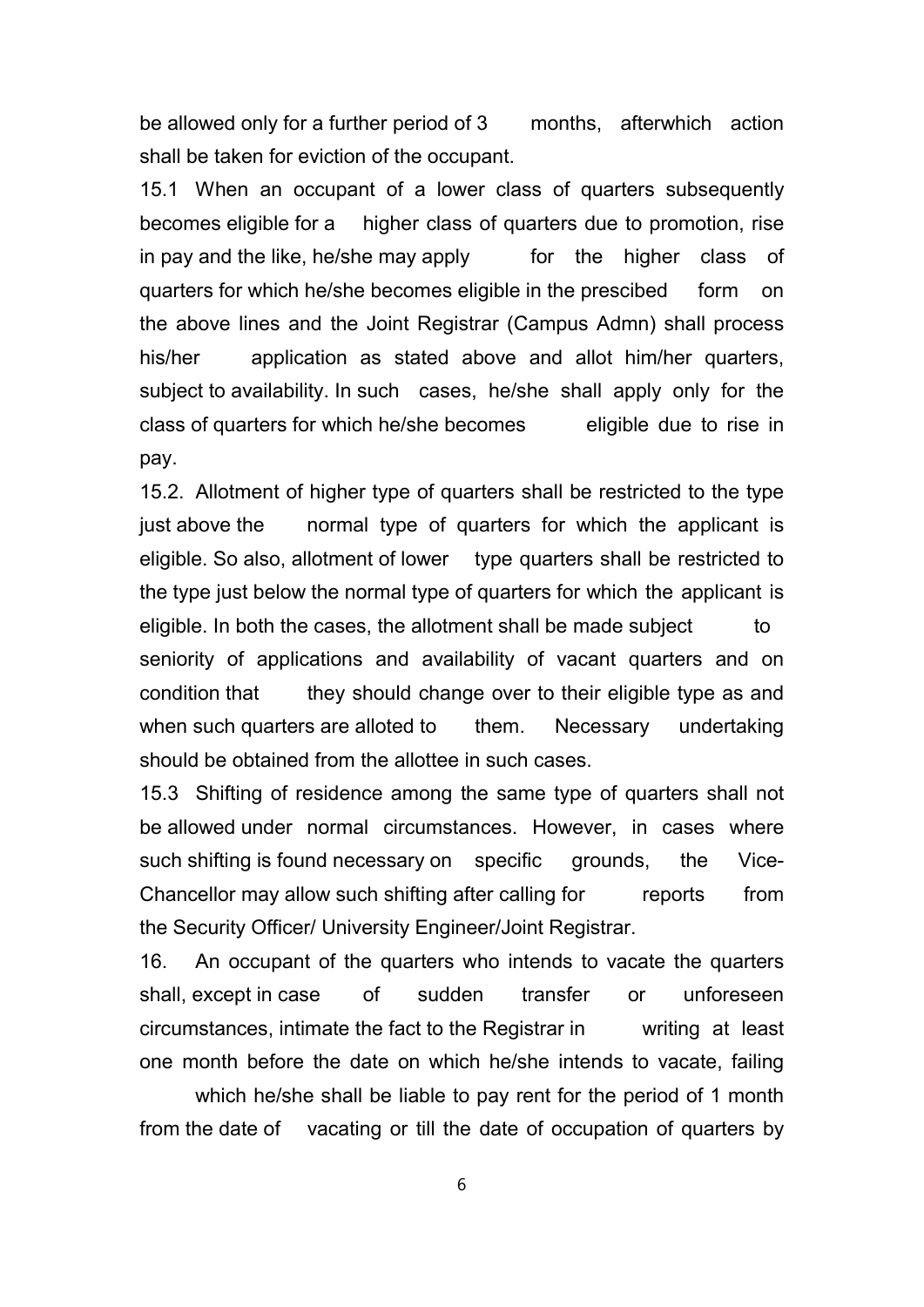another employee, whichever is earlier.

17.1 University employees who retire shall vacate the quarters on the subsequent day of their retirement and submit the non-liability certificate to the Registrar; otherwise their DCRG shall be withheld. -5-

17.2. If they however, wish to continue to occupy the quarters on account of unavoidable circumstances, they shall apply for such occupation to the Joint Registrar (Campus Admn) and obtain permission of the University sufficiently early and in any case, before 15 days prior to the date of retirement.

17.3. Permission to occupy the quarters after retirement shall be granted only for a maximum period of 3 months in all cases except where the completion of academic courses of the children of the occupants is involved.

17.4. In cases where the occupant after retirement desires to complete the academic courses of his/her children, the occupant shall be allowed to stay upto the end of the academic year (including the examination period) after obtaining clear evidence (undertaking of the parents/cerfificate from the institution) about the academic requirement involved.

17.5. Once permission has been granted by the University for the continued occupation of the quarters, the occupant shall remit the rent for the entire period for which permission is granted. The rent for such occupation shall be the rent the occupant was paying at the time of retirement.

17.6. Retired employees being permitted to stay in quarters 3 months after retirement shall pay a higher rent as detailed below for their period of stay (not exceeding one year).

| Type of quarters | Higher rate of rent (in Rs.) |
|------------------|------------------------------|
| F- type          | $3000/-$                     |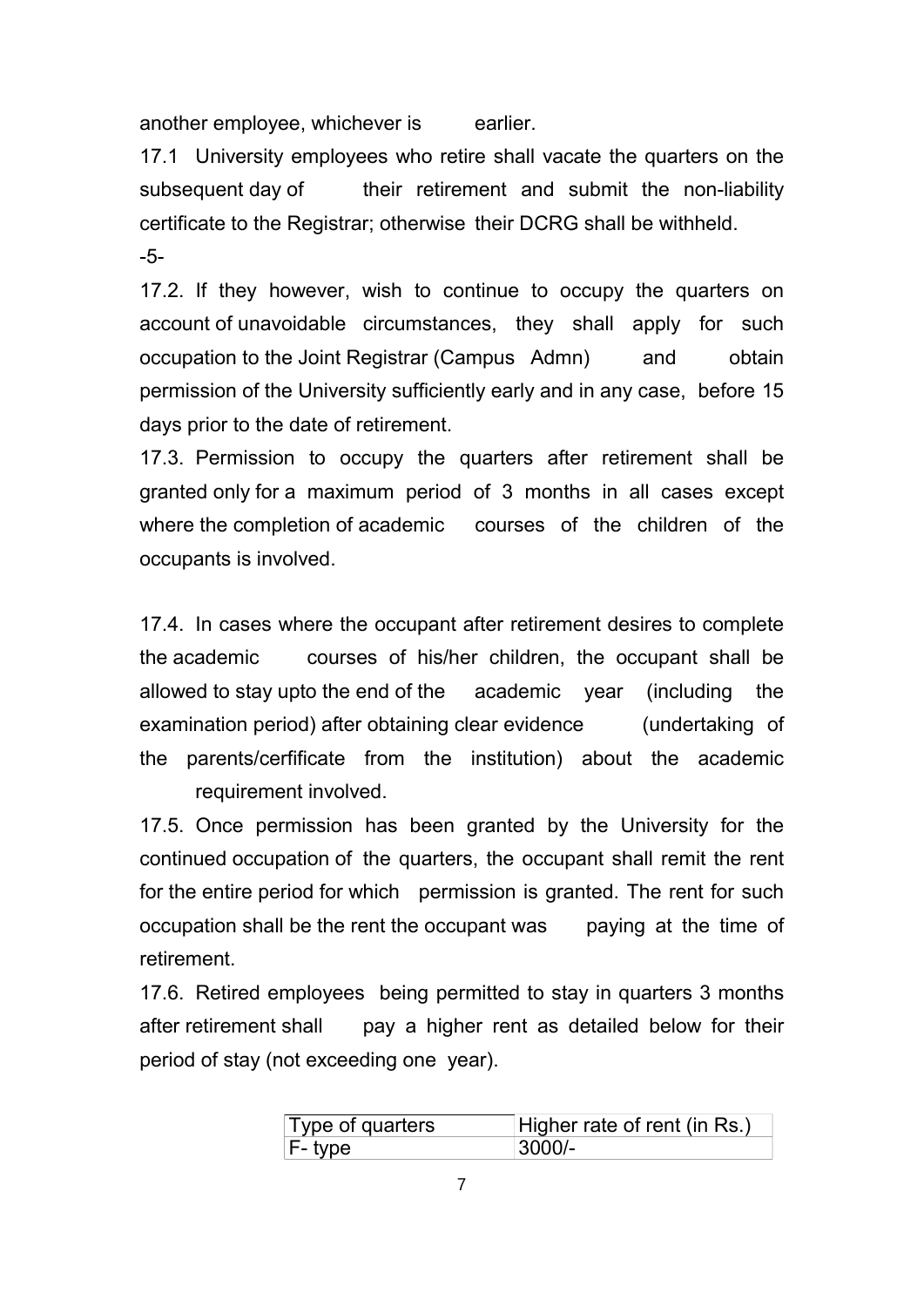| E-type | 4500/-     |
|--------|------------|
| D-type | 6000/-     |
| C-type | 7500/-     |
| B-type | $9000/-$   |
| A-type | $10,500/-$ |

17.7 If the occupant continues to occupy the quarters unauthorisedly without permission from the University and without remitting the rent in advance, action shall be taken to evict him/her.

-6-

18. When vacating the quarters, the building shall be handed over by the occupant to the University Engineer or to the officer appointed by the latter for this purpose, signing a statement in duplicate to the effect that the building and all other articles entrusted to him/her have been handed over to the University Engineer or to the officer

appointed by the latter for this purpose intact. The officer of the Engineering Department also shall sign therein, in token of having taken possession of the said building and articles, the duplicate copy being returned to the official vacating the quarters. Particulars of irregularities, if any, or articles found missing shall be noted in the Statement, the cost of which shall be adjusted from the deposit made by the occupant or recovered from his/her pay, as the case may be. The University Engineer then shall report the matter to the Joint Registrar (Campus Admn.) on the next day itself.

19. Occupants of the Residential quarters shall inform the Registrar/Finance Officer/Joint Registrar (Campus Admn)/University Engineer of any change in their official address, promotion, transfer, etc during the period of their stay in the quarters.

20. The occupant shall keep the building in neat conditions and shall be liable for any damage caused to the building and its installations during his/her stay and to pay the cost incurred by the University for repairing all such damages. The usufructs of trees in the compounds of residences can be enjoyed by the occupants, provided,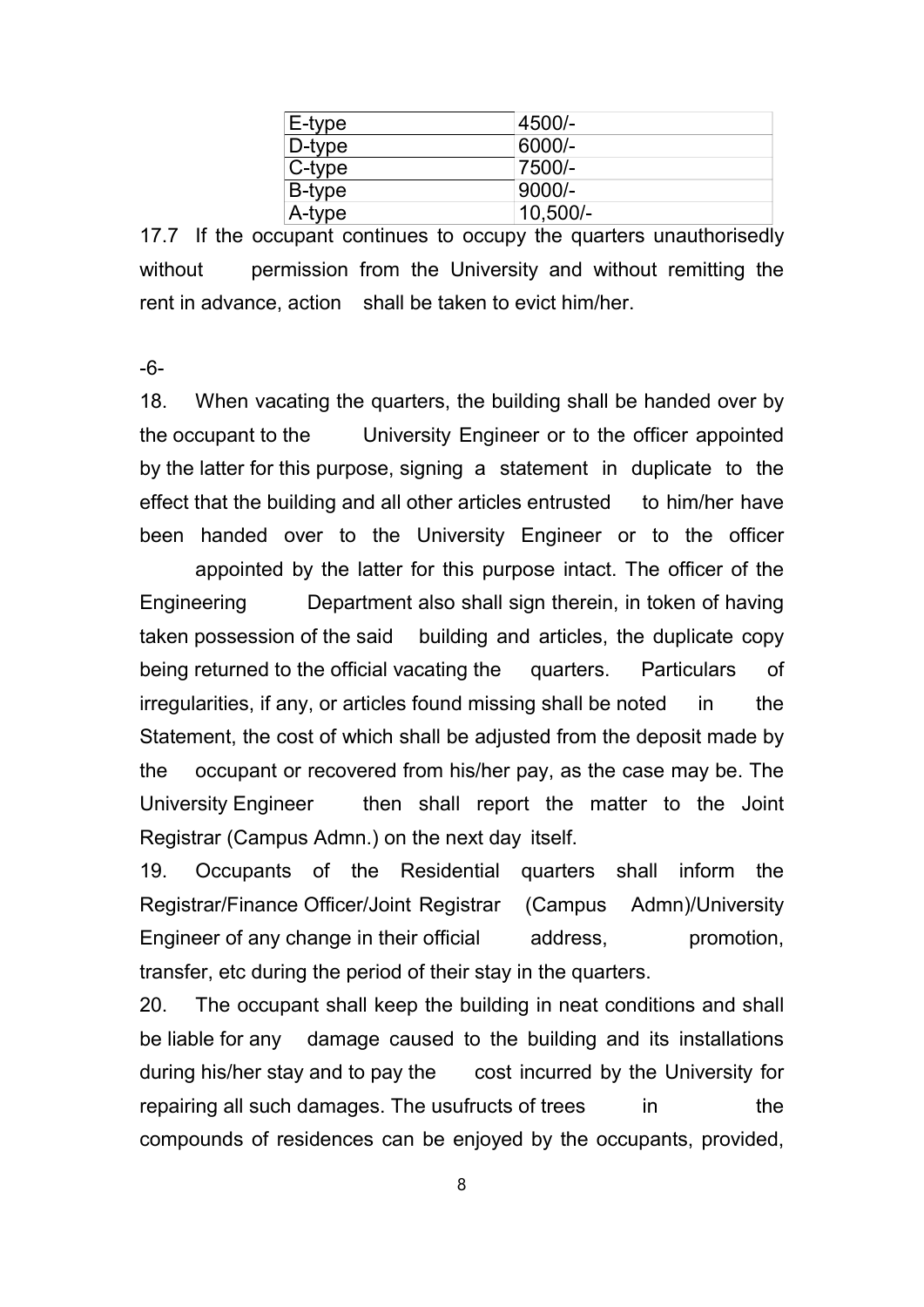the compounds are maintained at their cost and the pay of the gardener and all garden expenses are borne by them. Otherwise they should be credited to the KUF. However, the occupants shall not cut the trees, if any. If trees/branches are to be cut, the matter shall be reported to the Joint Registrar/University Engineer for appropriate action. The proceeds from the sale of trees or their branches shall be credited to the KUF.

21. The occupant shall provide his/her own furniture and electric bulbs.

22. The present occupants will be deemed to have been allotted the buildings under these rules only.

23. The persons coming under the purview of these rules shall also be liable to be governed by the rules and conditions that may be prescribed by the University from time to time in this regard.

24. Without prejudice to the rights of the University under the preceeding rules, all sums found due to the University from any occupant may also be recovered from him/her and his/her properties movable/immovable in such manner as the University may deem fit. -7-

25. Notwithstanding anything contained in these rules, the University shall be competent to terminate the allotment without assigning any reason whatsoever, and the occupant shall thereupon, vacate the building within one month of the receipt of notice of termination.

26. An appeal shall lie with the Syndicate from any order passed by the Registrar under these rules.

27. An agreement as in Appendix II shall be got executed by the allottee of the quarters before he/she is put in possession of the building. Those who fail to execute the agreement in time shall not be allowed to occupy the quarters and allotment shall be cancelled.